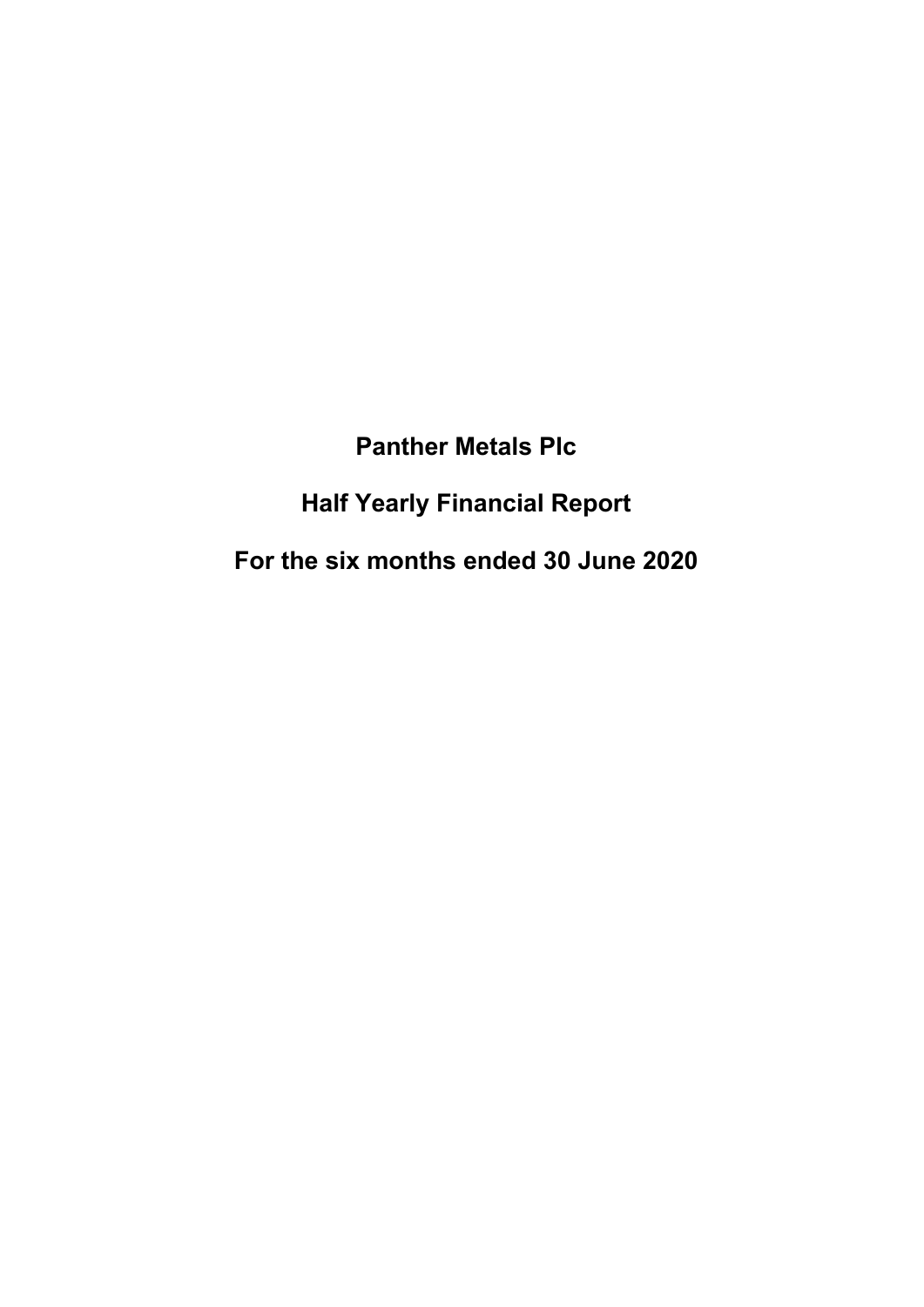# **OPERATIONAL AND FINANCIAL REVIEW**

# **FOR THE SIX MONTHS ENDED 30 JUNE 2020**

## **Operational Highlights**

Key operational milestones achieved during the six month period to 30 June 2020.

## *Canada*

- Exploration Permit Applications were lodged for the Big Bear Gold Project ("Big Bear") on 18 February 2020. The applications proposed ground geophysics, overburden stripping, trenching and drilling of up to 20 diamond drill holes.
- Exploration fieldwork commenced at Big Bear on 7 May 2020, despite the restrictions and delays caused by the COVID-19 pandemic. Exploration work conducted during the period includes systematic grid geochemical soil sampling over seven areas, outcrop mapping and rock sampling.
- On 17 June 2020 the company announced the commission of a high resolution helicopter-borne time-domain electromagnetic and magnetic geophysics survey over Big Bear. The survey was flown successfully with preliminary results made available to Panther before the period end.

## *Australia*

- On 6 February 2020, the Annaburroo Gold Project licence was granted.
- On 18 June 2020, the Company announced the completion of its open-file desktop review of the wholly-owned Marrakai Gold Project, situated in the Northern Territory, Australia.

## **Corporate and Financial Highlights**

- The Company's listing moved from the NEX Exchange (now renamed Aquis Stock Exchange) to the Main Market of the London Stock Exchange where trading commenced on 9 January 2020. The Placing of 13,716,666 new ordinary shares raised gross proceeds of £823,000 and a further placing post-period end on 13 July 2020 of 3,846,153 new ordinary shares raised gross proceeds of £250,000.
- In February 2020 the Company strengthened the board of its Australian subsidiary, Panther Metals Pty. Ltd., with the appointment of Dr. David Groves, who is one of the most widely respected economic geologists in the world.
- In early April 2020 the Company acted immediately to mitigate against the risks presented to our shareholders and commercial partners as COVID-19 spread across the world. Whilst the situation unfolded across Panther's operating jurisdictions and with governments providing little or no notice concerning their reactions to the pandemic, the Company decided to suspend all service provider contracts, where possible (given that to do otherwise might put the health of contractors and their families at risk); and reduced Directors remuneration during the initial period of uncertainty.
- In May, at the Company's AGM, all resolutions were passed by shareholders as announced on 4 June 2020.

#### **Dr Kerim Sener, Chairman commented:**

*The first six months of 2020 were marked by the onset of the Coronavirus pandemic. This created a large degree of uncertainty, which the Company mitigated by implementing a series of measures to ensure work programmes could proceed sensibly under a new set of conditions, where possible. In Canada work continued with fieldwork and sampling, in addition to the commencement of what has proven to have been a very successful airborne geophysical programme. This has highlighted several target areas worthy of follow-up work. In addition, the Company prepared for the acquisition of further claim areas in the vicinity of Big Bear and the acquisition of the Dotted Lake property, both occurring immediately post-period end. Meanwhile in Australia, due to COVID-19 travel restrictions no fieldwork could commence on the Annaburroo or Marrakai gold projects due to their proximity to potentially vulnerable Aboriginal communities. However, the Company quickly commenced work on all available historic geoscientific datasets to continue to advance our understanding of the exploration potential of these project areas. This work also included the acquisition and reprocessing of geophysical datasets, which has now highlighted*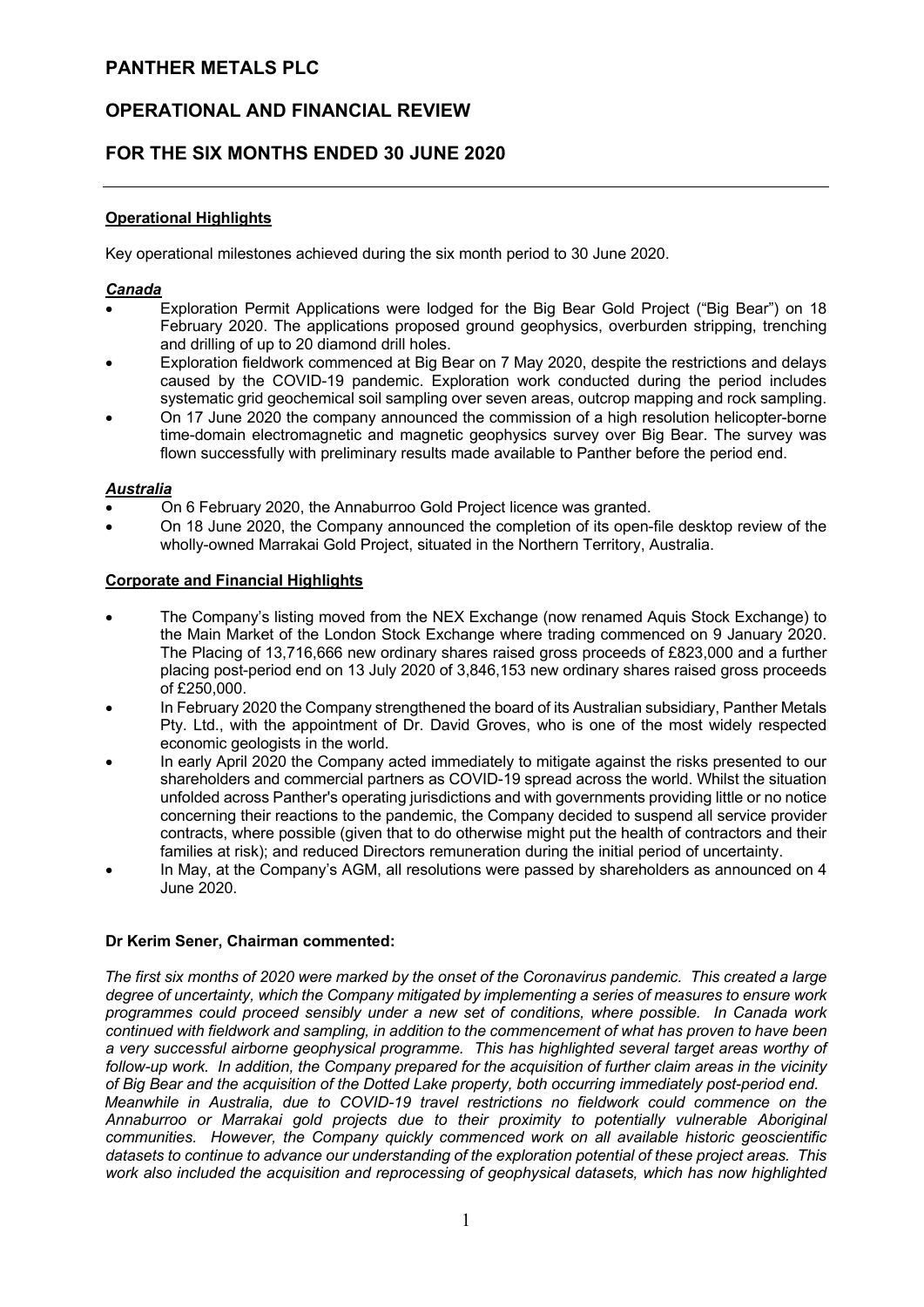# **OPERATIONAL AND FINANCIAL REVIEW**

# **FOR THE SIX MONTHS ENDED 30 JUNE 2020**

*several areas for field follow-up. We are looking forward to commencing fieldwork in these areas as soon as we are able to do so.* 

*So, despite the issues presented by Coronavirus, it has been a very productive period for the Company and has established the basis for new exploration during the remaining 2020 field season and in to 2021. The Company remains on target to undertake drill-testing of several target areas in Canada and Australia during 2021.*

## **Operational Review**

## *Canada*

On 18 February 2020 Panther Metals (Canada) Limited ("Panther Canada") lodged exploration permit applications with the Ministry of Energy, Northern Development and Mines ("ENDM"), to cover the parts of the Big Bear Gold Project areas which were not covered by the pre-existing permit. The applications included details of proposed ground induced polarisation ("IP") geophysics, overburden stripping over areas containing geochemical or geophysical anomalies, bedrock trenching of targets, the drilling of up to 20 diamond drill holes and creating access routes to the work areas and a camp area.

In March 2020 the Company attended the Prospectors & Developers Association of Canada ("PDAC") conference in Toronto and interviewed potential contractors and service providers for the planned summer programme at Big Bear. A Provincial State of Emergency was declared by the Government of Ontario on 17 March 2020 due to the emerging COVID-19 pandemic. The ENDM placed the exploration permitting process on temporary hold in mid-April; the hold was lifted, post period end, in mid-August with a significant work backlog. At the time of reporting a decision on the permit awards is expected imminently.

On 7 May 2020, with Provincial work restrictions easing with regards to the exploration sector, and all necessary precautions and safe working practices in place, the company made the decision to commence field work, utilising a team of Ontario based geological contractors. Field work commenced with a rolling three week programme of soil and rock sampling and mapping designed to build an understanding of possible drill and trenching targets. Fieldwork on a broad three week-on three week off cycle has continued throughout the period with the team preparing to mobilise back to site at the time of reporting.

On 17 June 2020 Panther announced the commissioning of a high resolution airborne time-domain electromagnetic ("TDEM") and magnetic ("Mag") geophysics survey over Big Bear. The Prospectair Geosurveys helicopter flew the 678 line kilometre survey at 100m line spacing with preliminary data being made available to Panther for planning purposes before the period end.

At the end of June geochemical soil sampling was progressing over seven separate grids which were designed to test prospective structures interpreted from regional datasets and preliminary data from the helicopter survey.

Since the end of the period the processed geophysical survey data has been finalised (11 August 2020) and work has focused on investigating 39 high priority geophysical anomalies. Twenty eight additional mining claims were staked in September increasing the footprint of the Big Bear project to account for prospective structures identified by the geophysics. On 23 September 2020 Panther announced the geochemical soil sampling, outcrop mapping and geophysics had delineated five prospective target areas with two targets, Cook Lake East (with a strike length of over 600m) and Big Duck Creek (striking at least 580m) designated high priority for further groundwork.

On 16 July 2020 Panther acquired the Dotted Lake Property located over prospective ground approximately 20km from the Barrick Gold Corporation's renowned Hemlo Gold Mine which has produced over 21 million oz of gold over 30 years. The footprint of the Dotted Lake Property was increased by 346% with the acquisition of 135 additional mining claims, announced 27 July 2020.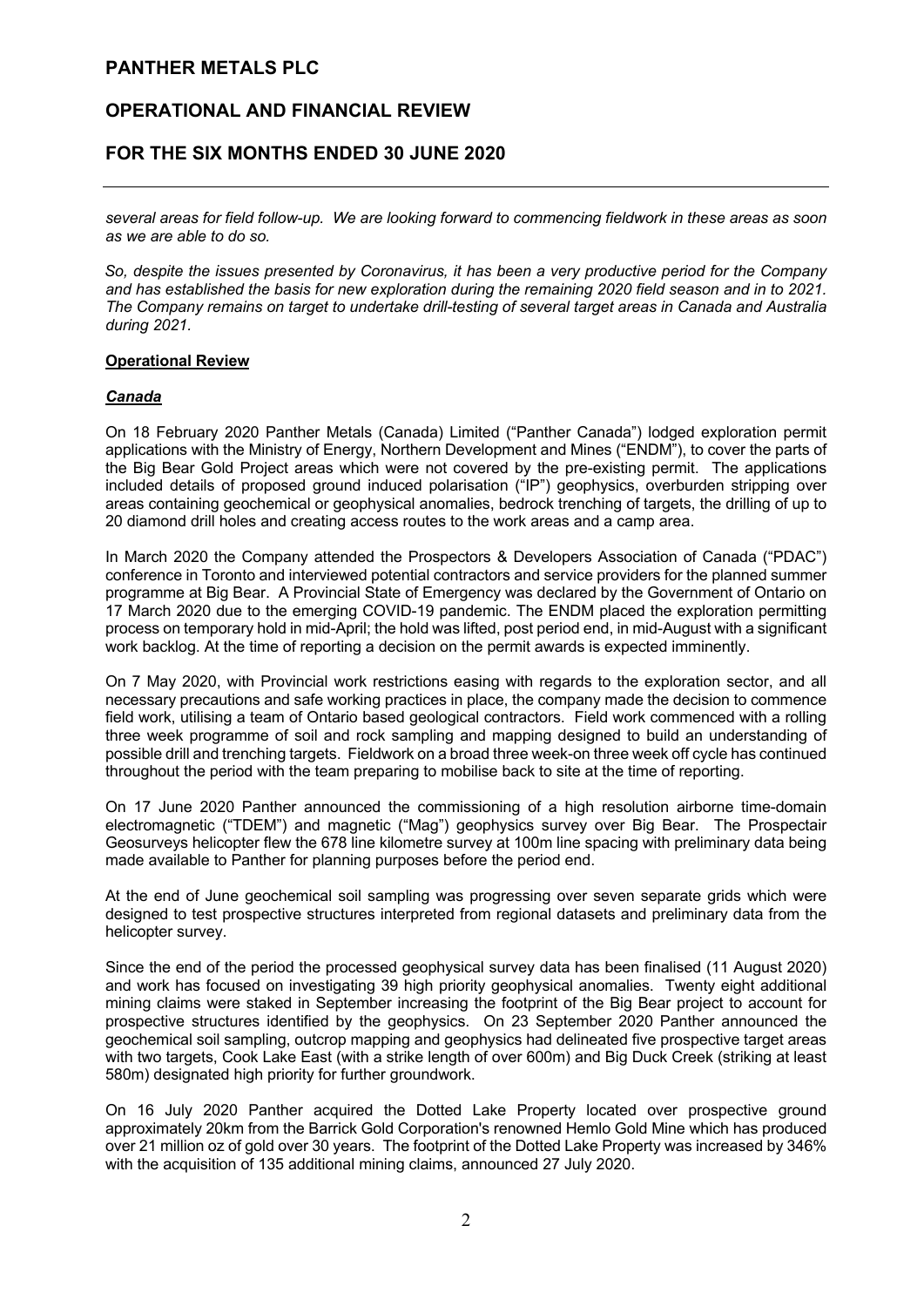# **OPERATIONAL AND FINANCIAL REVIEW**

# **FOR THE SIX MONTHS ENDED 30 JUNE 2020**

Fieldwork currently continues whilst the company awaits a decision on the COVID-19 delayed Big Bear exploration permit applications.

## *Australia*

On 6 February 2020, the Annaburroo Gold Project licence was granted, covering an area of 149.8km<sup>2</sup>, located 105km to the southeast of Darwin, Northern Territory. The Company recognises that this licence area is highly prospective for the discovery of orogenic gold systems.

On 18 June 2020, the Company announced the completion of its open-file desktop review of the whollyowned Marrakai Gold Project, situated in the Northern Territory, Australia. This review was completed while the licence area remained off-limits as a result of COVID-19 travel restrictions. The high-grade gold mineralisation identified at surface, along with historic drilling warrants further extensive ground exploration in the vicinity of the known gold prospects and further to the east and west, which remains underexplored.

Immediately post-period end, an open-file desktop review of the Annaburroo Gold Project was completed. This highlighted the potential for further delineation of gold mineralisation within the project area, particularly at the Donkey Hill gold prospect and the broader Annaburroo Dome, which yielded high grades of gold mineralization in rock-chip assays. The licence remains significantly underexplored, with over 95% of the current area remaining completely unsampled, with most of the historic exploration comprising widespaced sampling over the Annaburroo Dome.

#### **Financial Review**

The Group has reported an unaudited loss for the six months ended 30 June 2020 of £388,126 (six months ended 30 June 2018 – loss £91,458). The basic and diluted loss per share for the period was 0.79p (six months ended 30 June 2018 – loss 0.003p).

The key performance indicators are set out below:

|                 | At          | At          | At        |
|-----------------|-------------|-------------|-----------|
|                 | 30-Jun-20   | 30-Jun-19   | 31-Dec-19 |
|                 | (unaudited) | (unaudited) | (audited) |
| Net asset value | 1.094.566   | 752,388     | 414.226   |

#### **Outlook**

#### *Canada*

Exploration fieldwork continues over high priority targets within Big Bear whilst the ENDM decision on the Exploration Permit Applications is awaited. Ahead of the snowfall work is focusing on delineating priority target areas for stripping, channel sampling and possible trenching and drill testing over the winter season, when access to the area will be facilitated by frozen ground and lake conditions.

The assay results from the preliminary reconnaissance visit to the Dotted Lake Property are awaited with follow-on work and survey options currently being considered.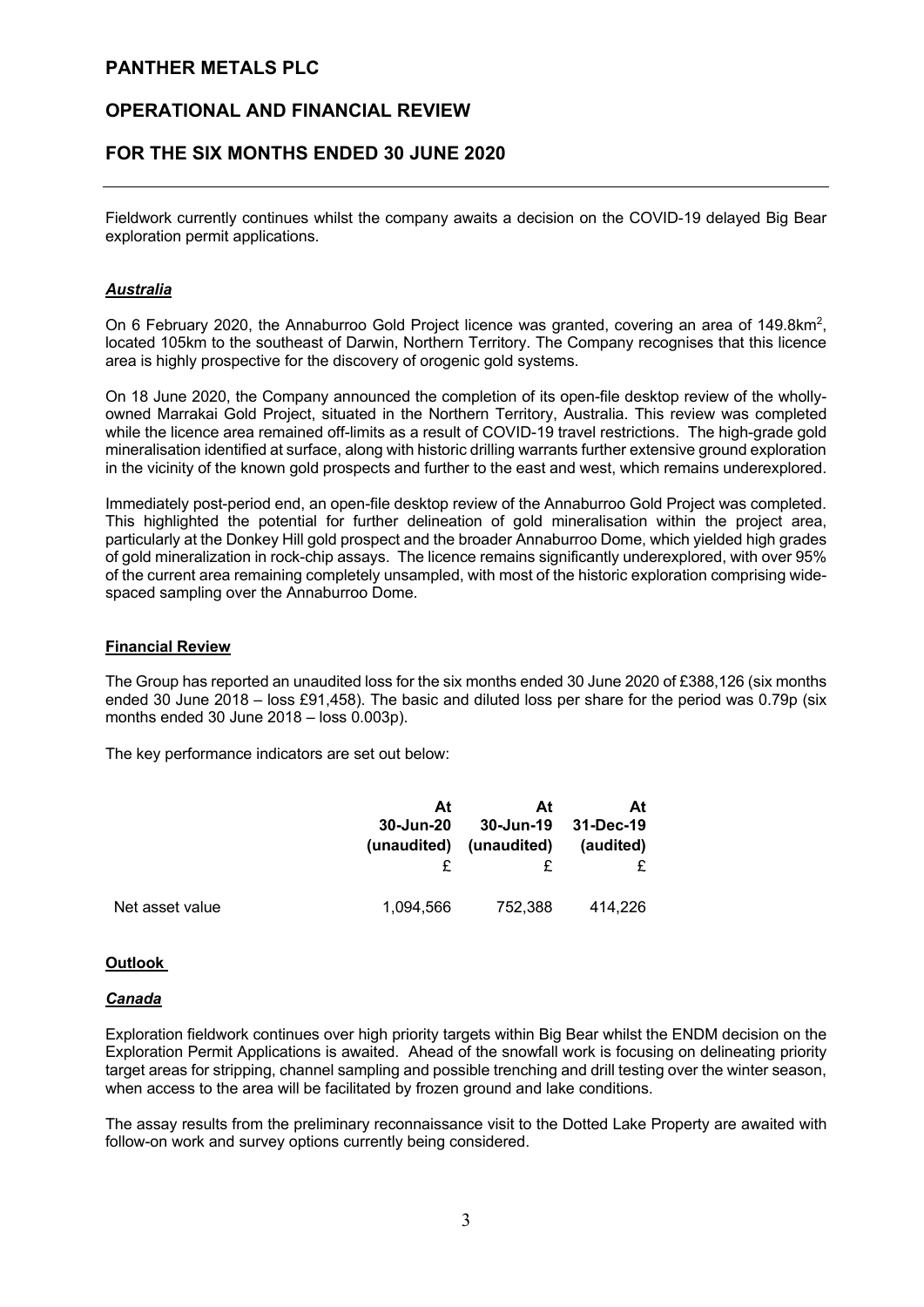# **OPERATIONAL AND FINANCIAL REVIEW**

# **FOR THE SIX MONTHS ENDED 30 JUNE 2020**

## *Australia*

In Australia, travel restrictions brought in as a result of the COVID-19 precluded any fieldwork from being conducted on the Annaburroo and Marrakai project areas. As a result, work on the licences was limited to desktop data review and acquisition of geophysical datasets. Work on the geophysical data commenced during the period and concluded post-period end. The results of the geophysical data reprocessing have highlighted the requirement for further airborne geophysical data to be acquired and current planning includes a survey to commence in Q1 2021. In the meantime, travel restrictions have been eased somewhat and it is now possible to visit the licence areas. Accordingly, some fieldwork is due to commence prior to the onset of the wet season from the end of October 2020. After this time access to the areas will be limited by ground conditions, with fieldwork only able to recommence from May 2021.

## *Corporate*

As the Company advances its understanding and development of the 100% owned Big Bear project in Ontario, Canada and the 100% owned Marrakai and Annaburroo projects in the Northern Territory, Australia, the Company recognised the advances made in the six months to 30 June 2020 warranted an acceleration of progress across its portfolio, which was facilitated by a further fundraising announced on 13 July 2020.

The next six months represent an exciting time for the Company despite the issues presented by COVID-19. The reduction in our cost base, combined with the restrictions on movement leaves the business in a strong financial position in cash terms as we enter the final six months of the year ended 31 December 2020.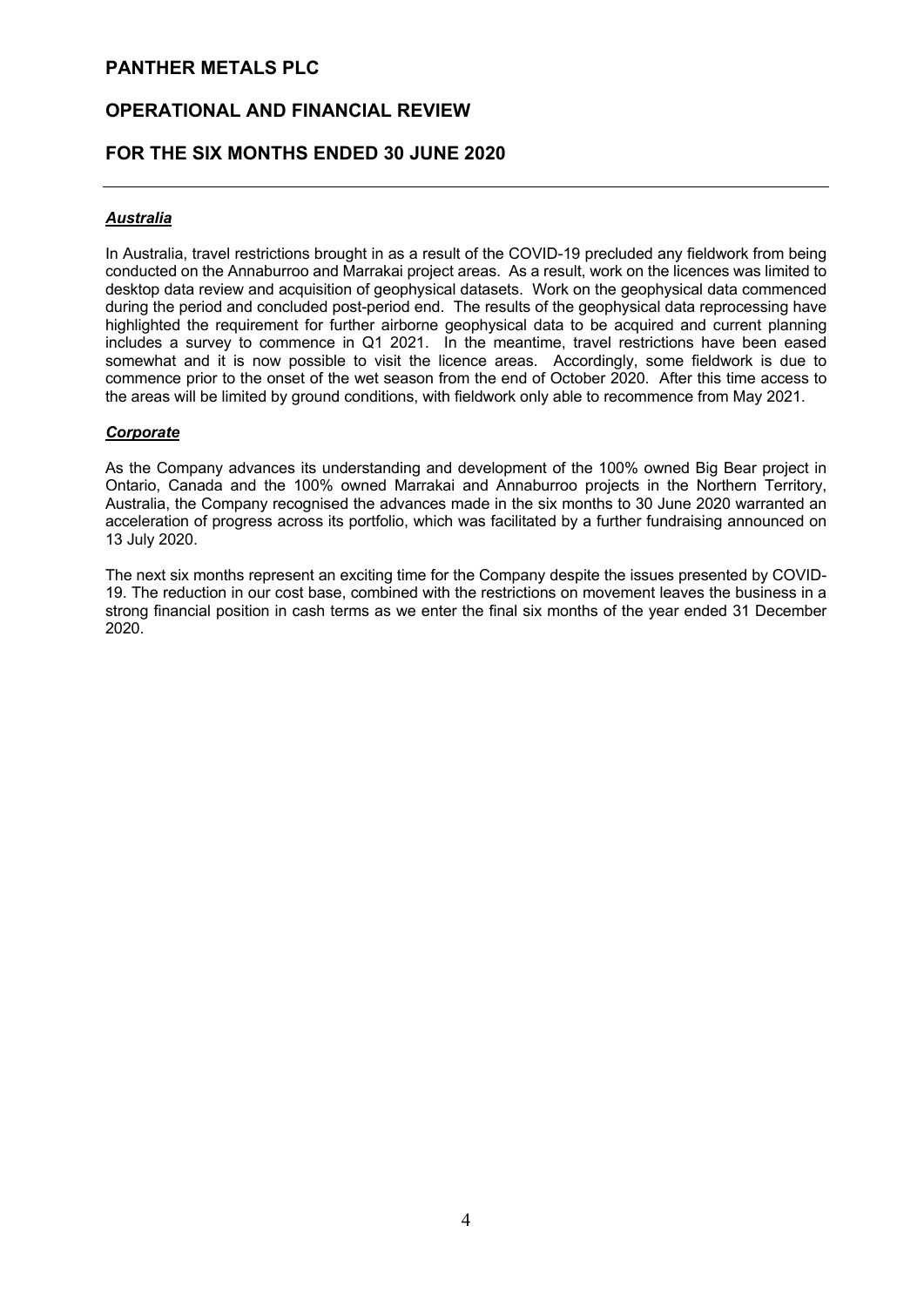## **INTERIM MANAGEMENT REPORT**

## **FOR THE SIX MONTHS ENDED 30 JUNE 2020**

The Directors are required to provide an Interim Management Report in accordance with the Financial Conduct Authorities ("FCA") Disclosure Guidance and Transparency Rules ("DTR"). The Directors consider the Operational and Financial Review on pages 1 to 4 of this Half Yearly Financial Report provides details of the important events which have occurred during the period and their impact on the financial statements as well as the outlook for the Company for the remaining six months of the year ended 31 December 2020.

The following statement of the Principal Risks and Uncertainties, the Related Party Transactions, the Statement of Directors' Responsibilities and the Operational and Financial Review constitute the Interim Management Report of the Company for the six months ended 30 June 2020.

#### **Principal Risks and Uncertainties**

The principal risks and uncertainties of the Company are detailed on pages 14 and 15 of the Company's most recent Annual Report for the year ended 31 December 2019 which can be found on the Company's website at www.panthermetals.co.uk. The principal risks and uncertainties facing the Company remain unchanged from those disclosed in the Annual Report for the year ended 31 December 2019 and the Board are of the opinion that they will continue to remain unchanged for the forthcoming six month period.

The principal risks and uncertainties facing the Company are as follows:

- Adverse foreign exchange fluctuations;
- If the Group is unable to raise additional capital when needed or on suitable terms it could force a delay, reduce or eliminate its exploration development and production plans and efforts; and
- There are significant risks associated with any discovery and the ability of the Company to then generate any operational cashflows.

The Board has also reviewed emerging risks which may impact the forthcoming six-month period and the main risk facing the Company is the ongoing impact of the COVID-19 pandemic.

#### **Related Party Transactions**

There have been no material changes to the related party transactions described in the Annual Report that could have an effect on the financial position or performance of the Company.

#### **Going Concern**

As at 30 June 2020 the Group had total cash reserves of £261,786 (31 December 2019: £6,328). The directors are aware of the reliance on fundraising within the next 12 months and having reviewed the Group's working capital forecasts they believe the Group is well placed to manage its business risks successfully providing future fundraisings are successful. The interim financial statements have been prepared on a going concern basis and do not include adjustments that would result if the Group was unable to continue in operation.

The Company successfully raised £823,000 through the placing and admission of its shares to the Main Market of the London Stock Exchange on 9 January 2020 and completed a further placing on 13 July 2020 raising gross proceeds of £250,000. As a junior exploration company, the Directors are aware that the Company must go to the marketplace to raise significant funds in the next 12 months to meet its investment and exploration plans and to maintain its listing status.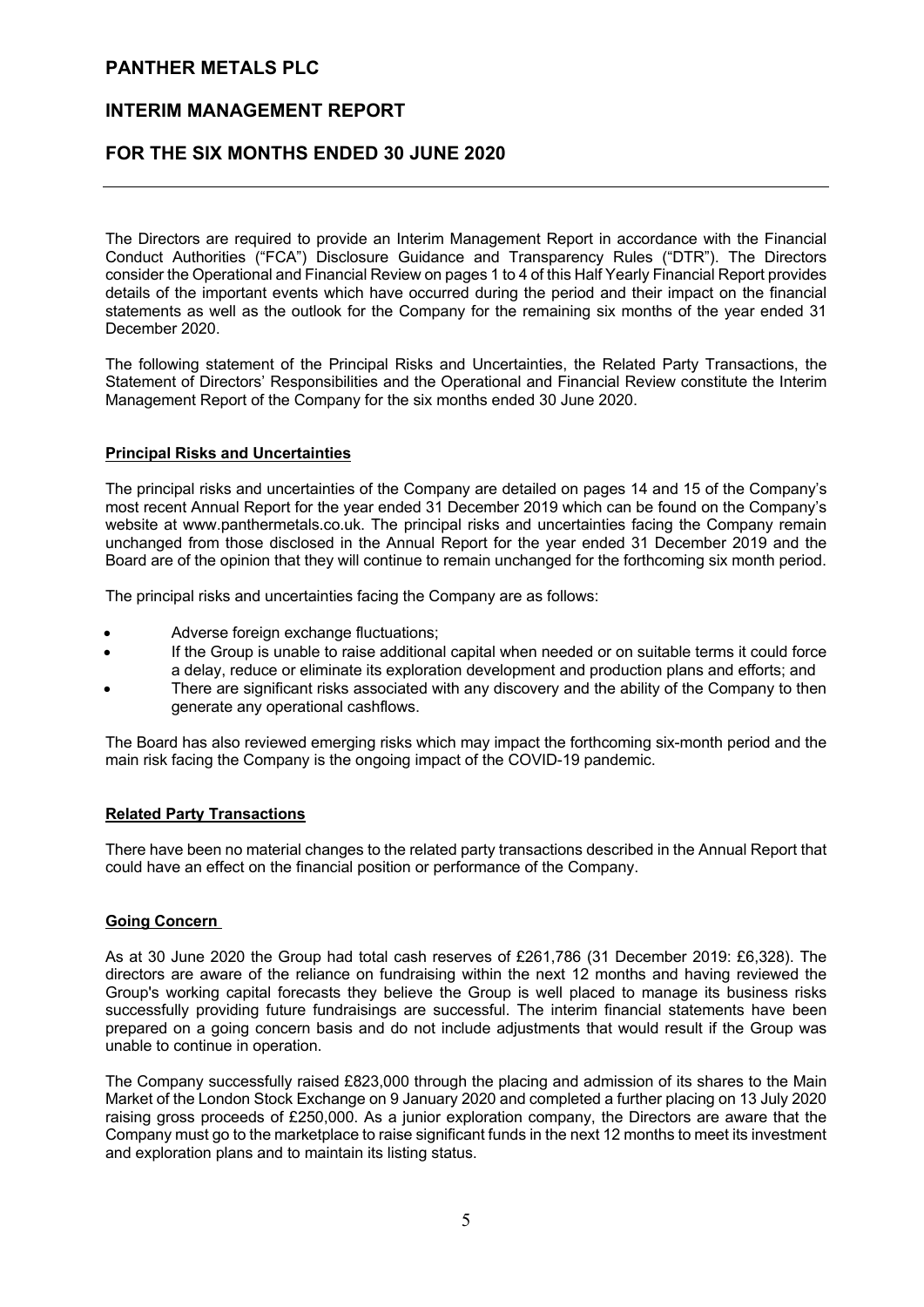## **INTERIM MANAGEMENT REPORT**

# **FOR THE SIX MONTHS ENDED 30 JUNE 2020**

The Company has acted quickly to mitigate the short-term risks presented following the rapid spread of COVID-19 across the globe. The reduction in our cost base, combined with the restrictions on movement (directly affecting our ability to access our exploration properties) leaves the business in a strong financial position in cash terms.

The medium to long term effects of the virus are an unknown to us all but the Company will monitor developments across our portfolio and act accordingly. We note the positive impact on the gold price and we believe we are in a strong position should future opportunities arise.

**For and on behalf of the Board of Directors**

**Darren Hazelwood Chief Executive Officer 29 September 2020**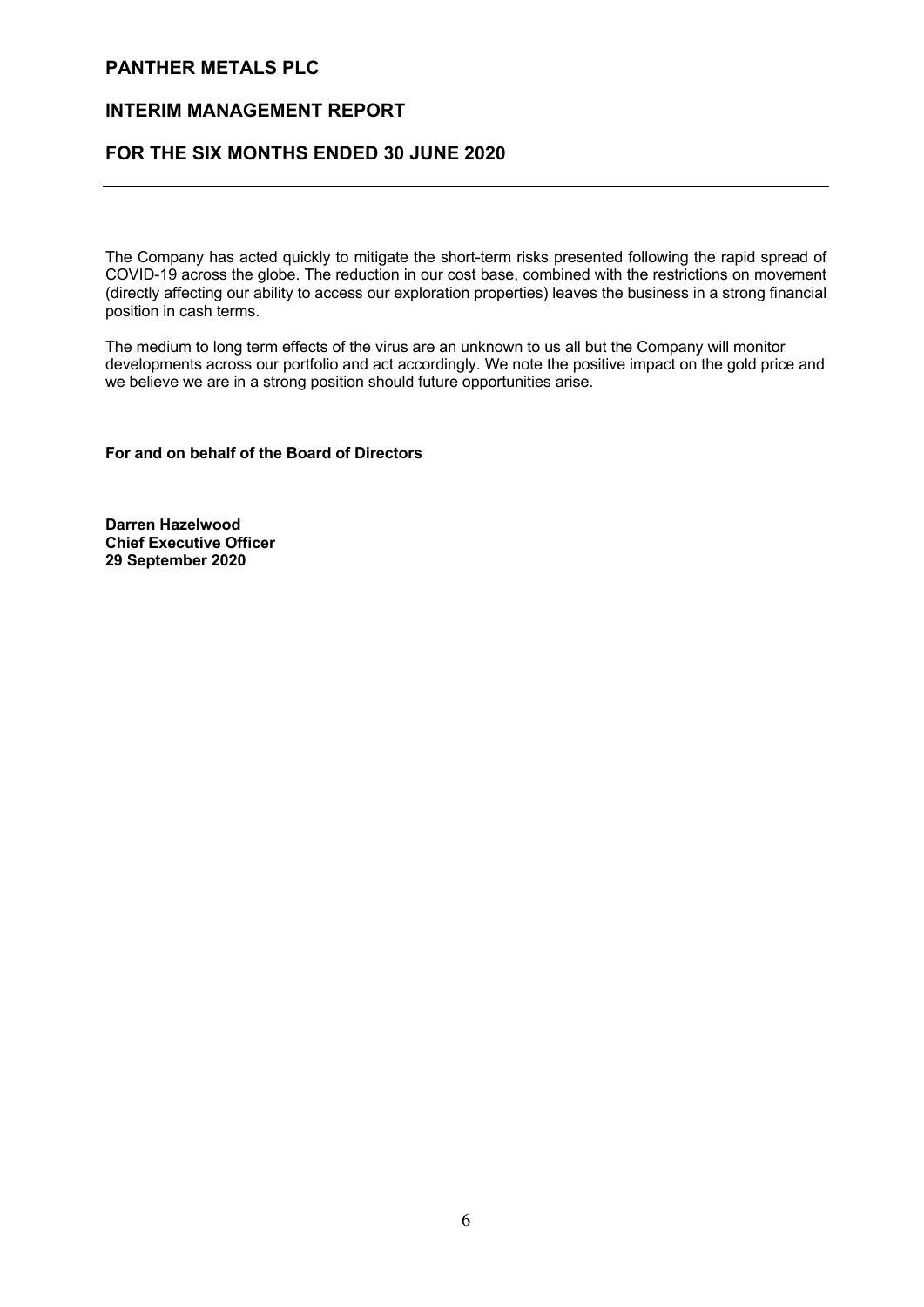# **STATEMENT OF DIRECTORS' RESPONSIBILITY FOR THE HALF YEARLY REPORT**

# **FOR THE SIX MONTHS ENDED 30 JUNE 2020**

The Directors confirm to the best of their knowledge:

- The interim financial information has been prepared in accordance with International Accounting Standard 34, Interim Financial Reporting, as adopted by the EU;
- Give a true and fair view of the assets and liabilities, financial position and the loss of the Group
- The interim report includes a fair review of the information required by DTR 4.2.7R of the Disclosure and Transparency Rules, being an indication of important events that have occurred
- during the first six months of the financial year and their impact on the interim financial information, and a description of the principle risks and uncertainties for the remaining six months of the year; and
- The interim financial information includes a fair review of the information required by DTR 4.2.8R of the Disclosure and Transparency Rules, being information required on related party transactions.

**For and on behalf of the Board of Directors**

**Darren Hazelwood Chief Executive Officer 29 September 2020**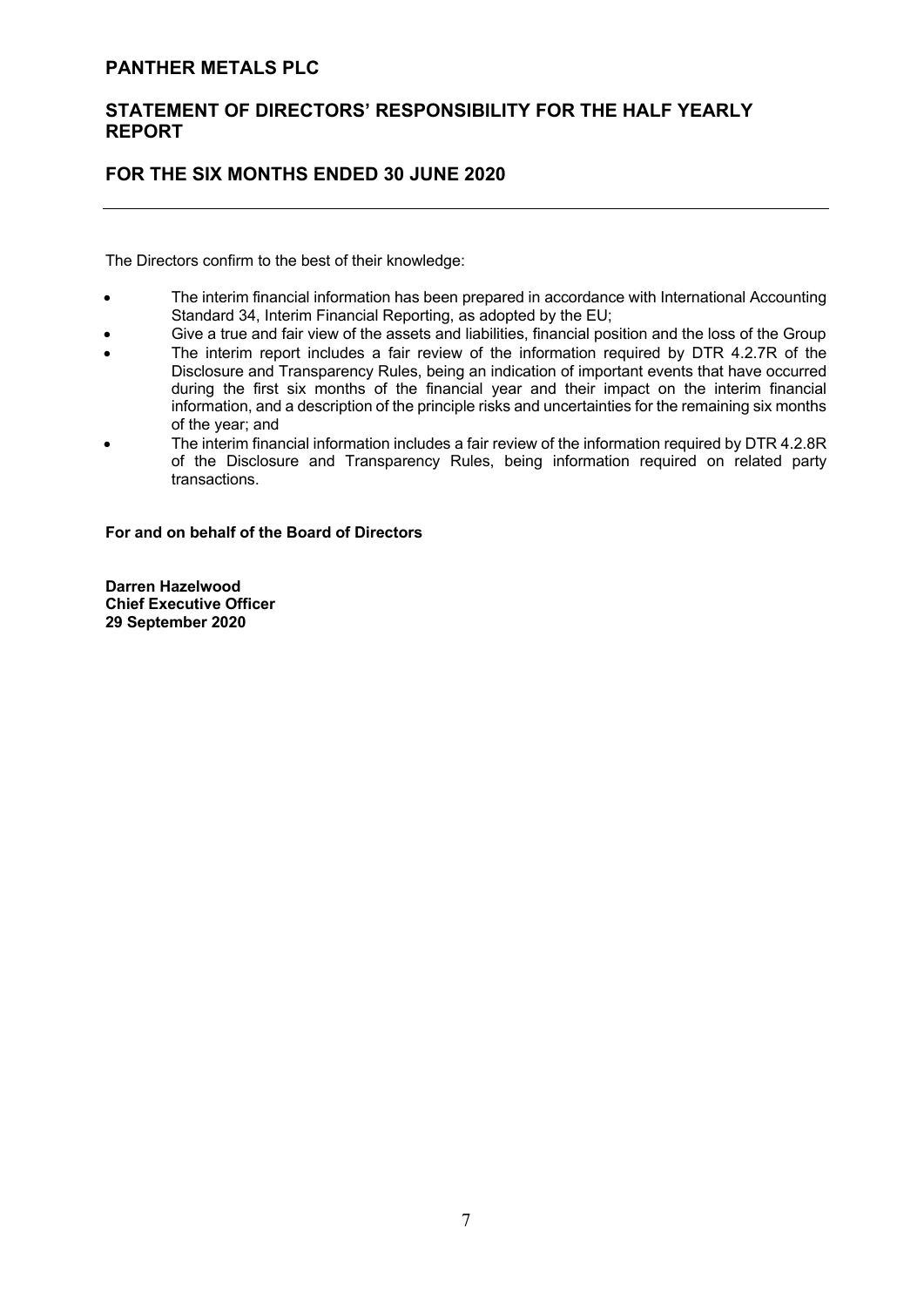# **CONSOLIDATED CONDENSED STATEMENT OF COMPREHENSIVE INCOME FOR THE SIX MONTHS ENDED 30 JUNE 2020**

| <b>Revenue</b>                                                             | <b>Notes</b>   | <b>Period ended</b><br>30 June<br>2020<br>£<br><b>Unaudited</b> | <b>Period ended</b><br>30 June<br>2019<br>£<br><b>Unaudited</b> |
|----------------------------------------------------------------------------|----------------|-----------------------------------------------------------------|-----------------------------------------------------------------|
| Cost of sales                                                              |                |                                                                 |                                                                 |
| <b>Gross profit</b>                                                        |                |                                                                 |                                                                 |
| Administrative expenses<br>Share-based payment charge                      | 4              | (252, 377)<br>(135, 806)                                        | (134, 285)<br>42,814                                            |
| <b>Operating loss</b>                                                      |                | (388, 183)                                                      | (91, 471)                                                       |
| Finance income                                                             |                | 57                                                              | 13                                                              |
| Loss before taxation                                                       |                | (388, 126)                                                      | (91, 458)                                                       |
| <b>Taxation</b>                                                            |                |                                                                 |                                                                 |
| Loss for the period                                                        |                | (388, 126)                                                      | (91, 458)                                                       |
| Other comprehensive income<br>Translation of foreign currency transactions |                | 9,660                                                           | 13,010                                                          |
| Total comprehensive income for the period                                  |                | (378, 466)                                                      | (78, 448)                                                       |
| Loss attributable to:<br>Equity holders of the company:                    |                | (378, 466)<br>(378, 466)                                        | (78, 448)<br>(78, 448)                                          |
| Basic and diluted loss per share (pence)                                   | $\overline{2}$ | (0.79)p                                                         | (0.003)p                                                        |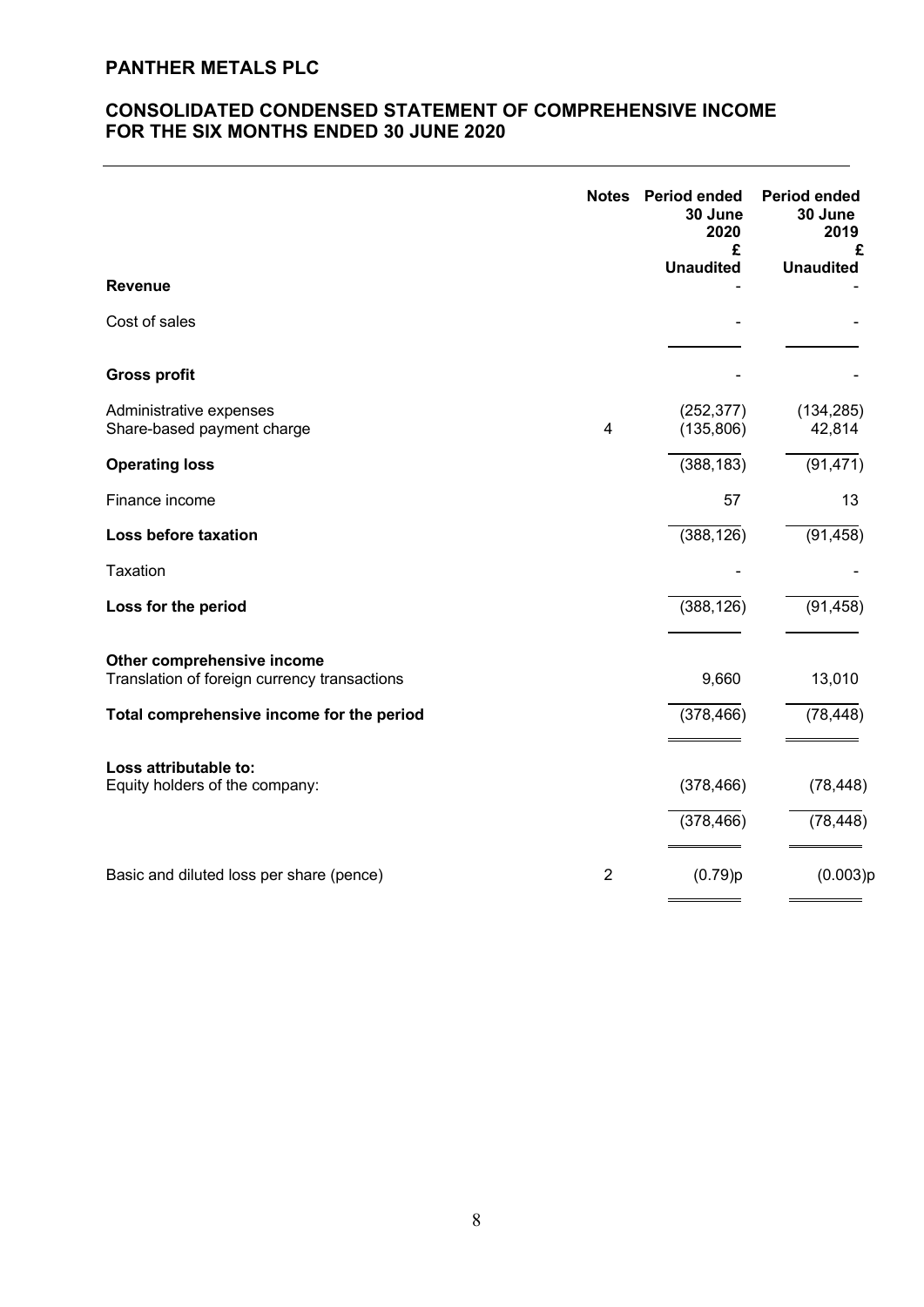# **CONSOLIDATED CONDENSED STATEMENT OF FINANCIAL POSITION FOR THE SIX MONTH PERIOD ENDED 30 JUNE 2020**

|                                                                                                                 | <b>Notes</b>        | As at<br>30 June<br>2020<br>£         | As at<br>30 June<br>2019<br>£       | As at<br><b>31 December</b><br>2019<br>£ |
|-----------------------------------------------------------------------------------------------------------------|---------------------|---------------------------------------|-------------------------------------|------------------------------------------|
|                                                                                                                 |                     | <b>Unaudited</b>                      | <b>Unaudited</b>                    | <b>Audited</b>                           |
| <b>Non-current assets</b><br>Goodwill<br>Exploration and evaluation assets                                      |                     | 553,656<br>401,577                    | 475,378<br>307,850                  | 553,656<br>316,966                       |
| <b>Total non-current assets</b>                                                                                 |                     | 955,233                               | 783,228                             | 870,622                                  |
| <b>Current assets</b><br>Receivables<br>Cash at bank and in hand                                                |                     | 14,191<br>261,786                     | 11,682<br>44,192                    | 8,045<br>6,328                           |
| <b>Total current assets</b>                                                                                     |                     | 275,977                               | 55,874                              | 14,373                                   |
| <b>Total assets</b>                                                                                             |                     | 1,231,210                             | 839,102                             | 884,995                                  |
| <b>Current liabilities</b><br>Trade and other payables                                                          |                     | (136, 644)                            | (86, 714)                           | (470, 769)                               |
| <b>Total liabilities</b>                                                                                        |                     | (136, 644)                            | (86, 714)                           | (470, 769)                               |
| <b>Net assets</b>                                                                                               |                     | 1,094,566                             | 752,388                             | 414,226                                  |
| <b>Capital and reserves</b><br>Called up share capital<br>Share-based payment reserve<br><b>Retained losses</b> | 3<br>$\overline{4}$ | 2,882,988<br>476,682<br>(2, 265, 104) | 1,828,071<br>146,455<br>(1,222,138) | 1,958,071<br>342,793<br>(1,886,638)      |
| <b>Total equity</b>                                                                                             |                     | 1,094,566                             | 752,388                             | 414,226                                  |
|                                                                                                                 |                     |                                       |                                     |                                          |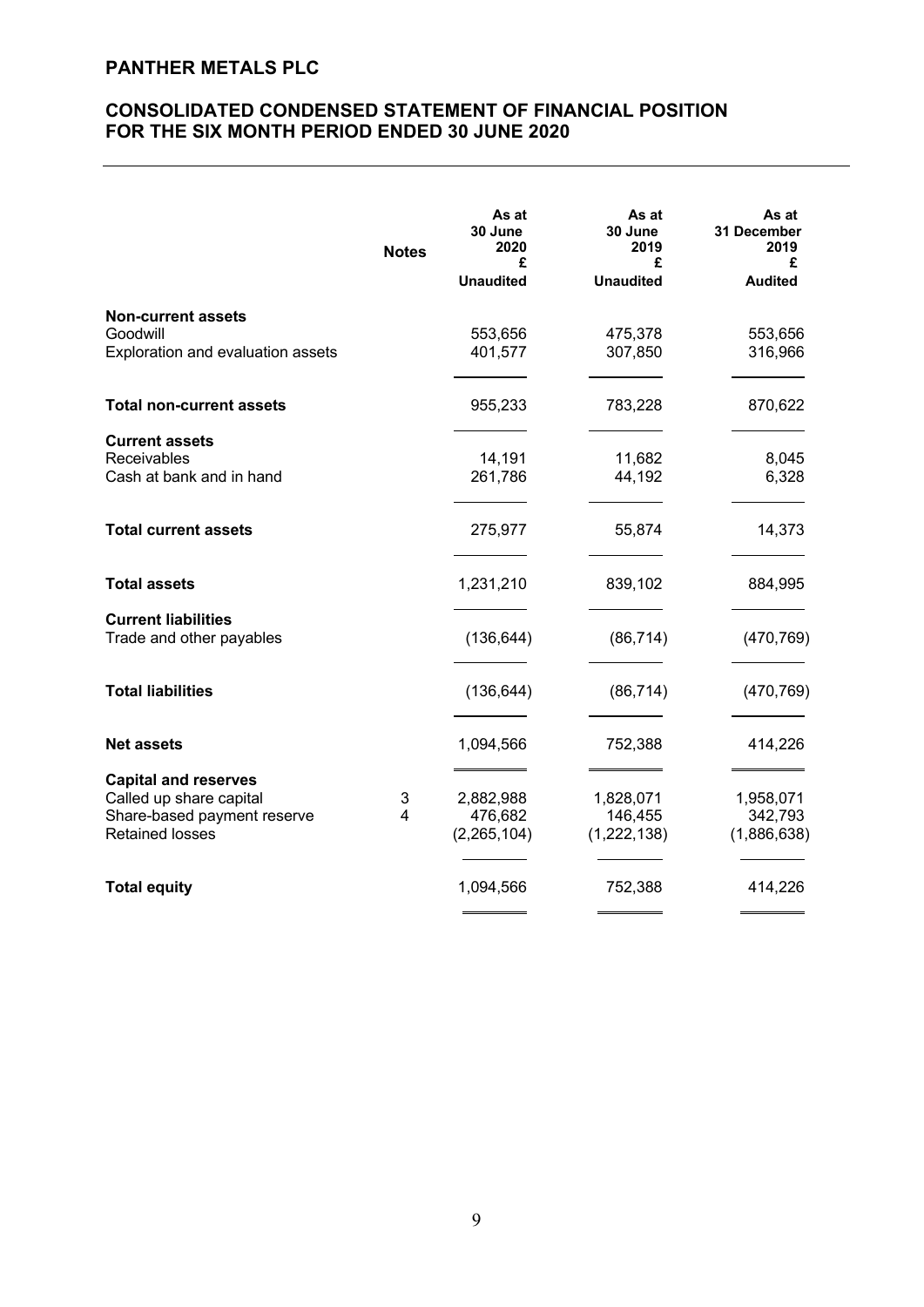# **CONSOLIDATED CONDENSED STATEMENT OF CASH FLOWS FOR THE SIX MONTH PERIOD ENDED 30 JUNE 2020**

|                                                                                                                                                                                              | <b>Notes</b> | As at<br>30 June<br>2020<br>£<br><b>Unaudited</b>    | As at<br>30 June<br>2019<br>£<br><b>Unaudited</b>             | As at<br>31 December<br>2019<br>£<br><b>Audited</b>      |
|----------------------------------------------------------------------------------------------------------------------------------------------------------------------------------------------|--------------|------------------------------------------------------|---------------------------------------------------------------|----------------------------------------------------------|
| <b>Cash flows from operating activities</b><br>Loss for the financial year                                                                                                                   |              | (378, 466)                                           | (78, 448)                                                     | (749, 948)                                               |
| Adjusted for:<br>Interest received<br>Foreign exchange<br>Share-based payment charge<br>(Increase)/decrease in receivables<br>Cash held by related party*<br>(Decrease)/increase in payables |              | (57)<br>(9,660)<br>135,806<br>(6, 146)<br>(243, 290) | (13)<br>(13,010)<br>(42, 814)<br>(4, 494)<br>68,270<br>28,687 | (17)<br>(1,485)<br>153,524<br>(857)<br>68,270<br>345,166 |
| Net cash (used in)/generated from<br>operating activities                                                                                                                                    |              | (501, 813)                                           | (41, 822)                                                     | (185, 347)                                               |
| <b>Investing activities</b><br>Interest received<br>Cash spent on exploration activities<br>Cash received on acquisition of<br>subsidiary                                                    |              | 57<br>(75, 786)                                      | 13<br>(18, 921)<br>83,675                                     | 17<br>(41, 265)<br>81,676                                |
| Net cash generated from investing<br>activities                                                                                                                                              |              | (75, 729)                                            | 64,767                                                        | 40,428                                                   |
| <b>Financing activities</b><br>Proceeds from issuing shares<br>Proceeds from exercising share options<br>Proceeds from exercising warrants                                                   | 3<br>4       | 823,000<br>10,000                                    | 20,000                                                        | 130,000<br>20,000                                        |
| Net cash generated from financing<br>activities                                                                                                                                              |              | 833,000                                              | 20,000                                                        | 150,000                                                  |
| Net increase in cash and cash<br>equivalents                                                                                                                                                 |              | 255,458                                              | 42,945                                                        | 5,081                                                    |
| Cash and cash equivalents at<br>beginning of period                                                                                                                                          |              | 6,328                                                | 1,247                                                         | 1,247                                                    |
| Cash and cash equivalents at end of<br>period                                                                                                                                                |              | 261,786                                              | 44,192                                                        | 6,328                                                    |

## *\* Cash held by a related party*

As at 31 December 2018 the Company was in the process of finalising new banking arrangements and as such the Company's cash balance of £68,270 was held by a related party. This does not meet the definition of cash or cash equivalents and has therefore been shown separately within other receivables.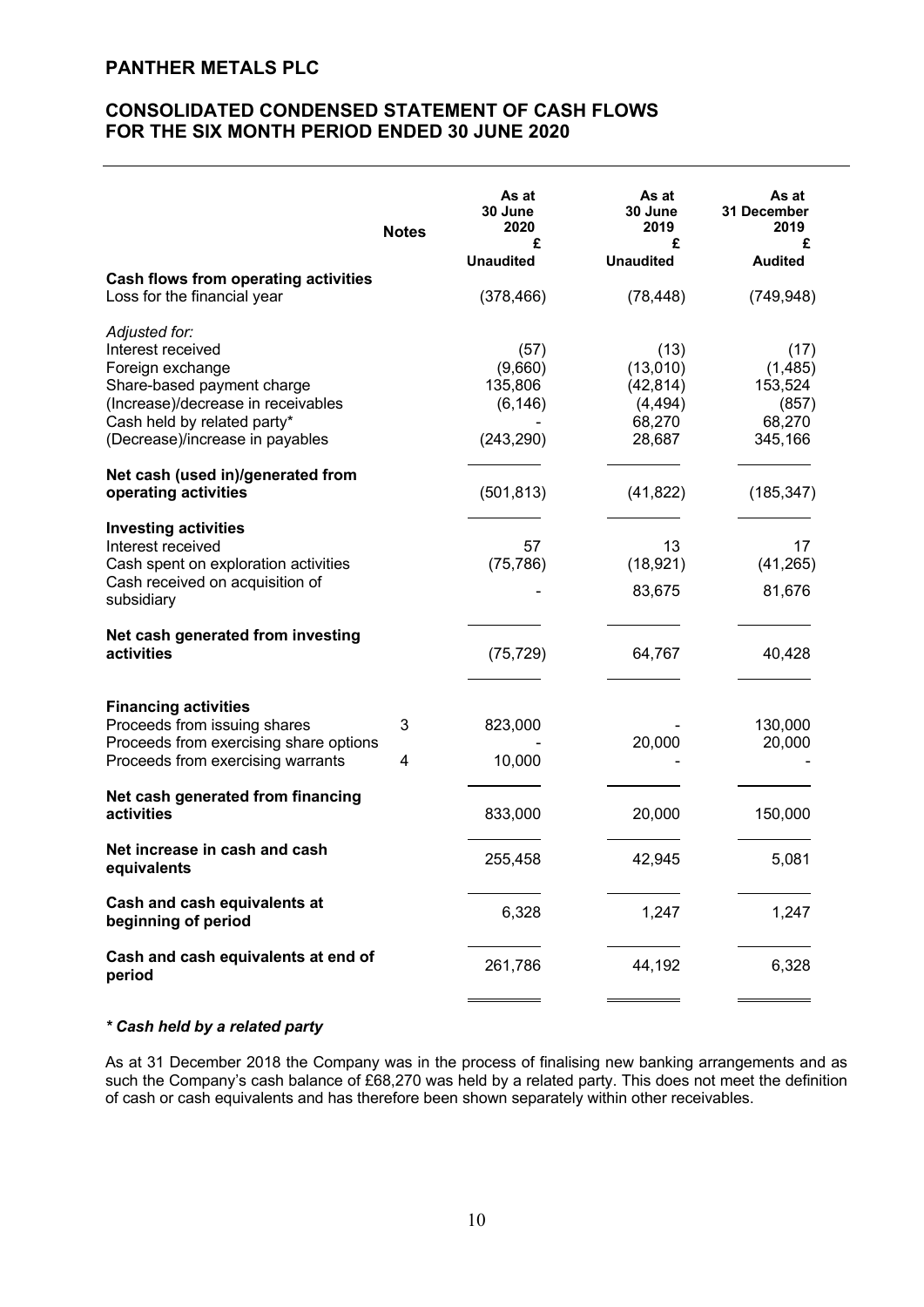# **CONSOLIDATED CONDENSED STATEMENT OF CHANGES IN EQUITY FOR THE SIX MONTH PERIOD ENDED 30 JUNE 2020**

| Group                                                                                             |              |                              | <b>Share</b>                     |                                       |                   |
|---------------------------------------------------------------------------------------------------|--------------|------------------------------|----------------------------------|---------------------------------------|-------------------|
|                                                                                                   | <b>Notes</b> | <b>Share</b><br>capital<br>£ | based<br>payment<br>reserve<br>£ | <b>Retained</b><br><b>losses</b><br>£ | <b>Total</b><br>£ |
| <b>Balance at 1 January 2019</b>                                                                  |              | 1,184,331                    | 246,878                          | (1, 143, 690)                         | 287,519           |
| Loss for the year                                                                                 |              |                              |                                  | (742, 948)                            | (742, 948)        |
| Total comprehensive loss for the year                                                             |              |                              |                                  | (742, 948)                            | (742, 948)        |
| Transactions with owners of the<br>company                                                        |              |                              |                                  |                                       |                   |
| Shares issued                                                                                     | 3            | 130,000                      |                                  |                                       | 130,000           |
| Shares issued to acquire exploration and<br>evaluation assets                                     | 3            | 7,647                        |                                  |                                       | 7,647             |
| Shares issued to acquire a subsidiary<br>Shares issued upon directors exercising<br>share options | 3<br>3       | 545,332<br>90,761            | (70, 761)                        |                                       | 545,332<br>20,000 |
|                                                                                                   |              | 773,740                      | (70, 761)                        |                                       | 702,979           |
| <b>Other transactions</b><br>Debit relating to equity-settled share-<br>based payments            | 4            |                              | (29, 663)                        |                                       | (29,663)          |
| Subscription warrants issued                                                                      | 4            |                              | 196,339                          |                                       | 196,339           |
| <b>Balance at 31 December 2019</b>                                                                |              | 1,958,071                    | 342,793                          | (1,886,638)                           | 414,226           |
| Balance at 1 January 2020                                                                         |              | 1,958,071                    | 342,793                          | (1,886,638)                           | 414,226           |
| Total comprehensive loss for the year<br>Other comprehensive income                               |              |                              |                                  | (378, 466)                            | (378, 466)        |
|                                                                                                   |              |                              |                                  | (378, 466)                            | (378, 466)        |
| Transactions with owners of the<br>company                                                        |              |                              |                                  |                                       |                   |
| Shares issued on IPO                                                                              | 3            | 823,000                      |                                  |                                       | 823,000           |
| Shares issued to Australian Consultants<br>Shares issued upon exercising warrants                 | 3<br>3       | 90,000<br>11,917             | (1, 917)                         |                                       | 90,000<br>10,000  |
|                                                                                                   |              | 924,917                      | (1, 917)                         |                                       | 923,000           |
| Other transactions<br>Placing and bookrunner warrants issued                                      | 4            |                              | 148,989                          |                                       | 148,989           |
| Debit relating to equity-settled share-<br>based payments                                         | 4            |                              | (13, 183)                        |                                       | (13, 183)         |
| Balance at 30 June 2020                                                                           |              | 2,882,988                    | 476,682                          | (2,265,104)                           | 1,094,566         |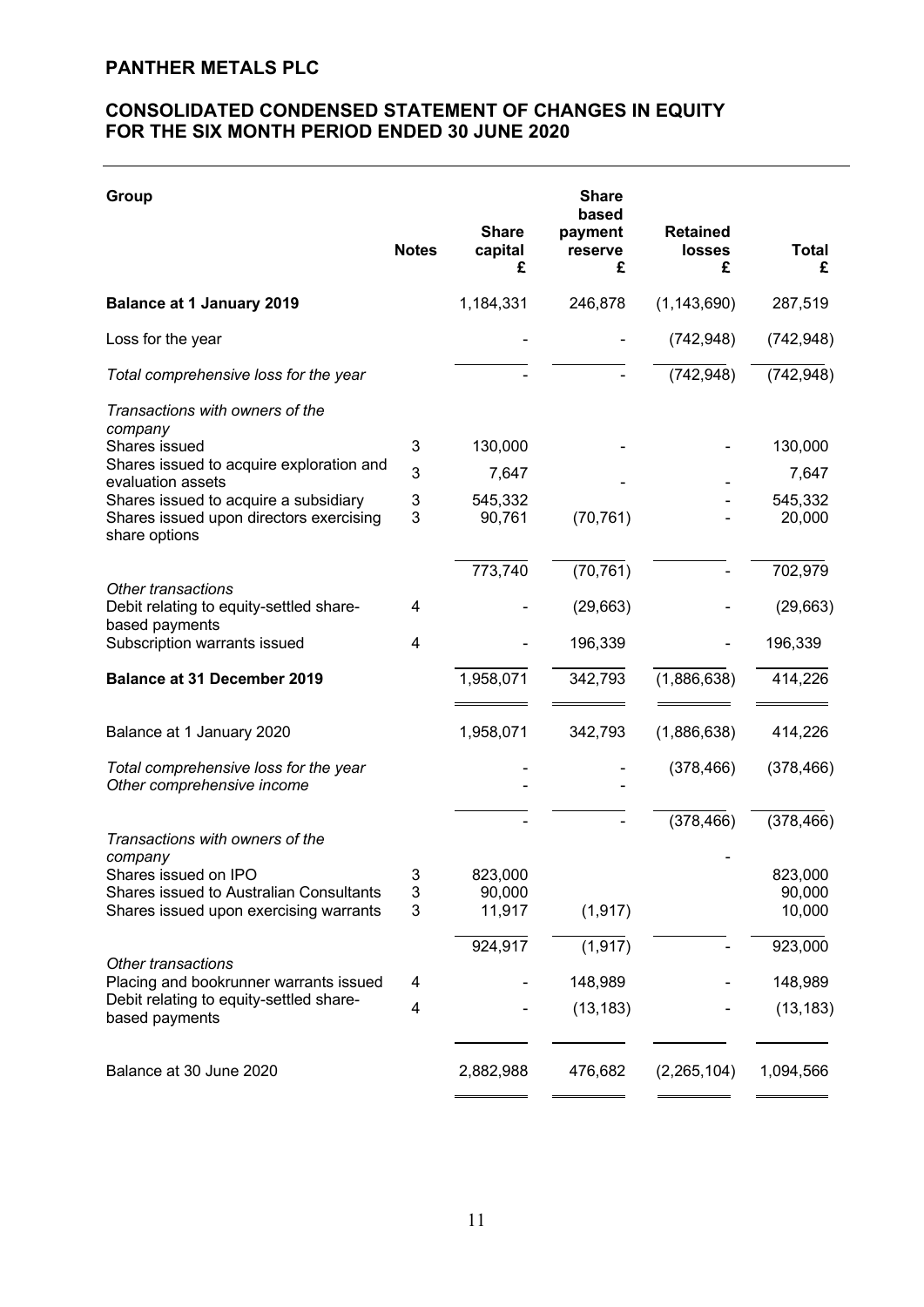## **1 Accounting policies**

## **1.1. Half-yearly report**

The consolidated interim financial information of Panther Metals plc and its subsidiaries (together, "the Group") is presented for the six months ended 30 June 2020 and 30 June 2019. The interim financial information is unaudited and does not constitute statutory financial statements within the meaning of the Companies Act 1982 (Isle of Man). The Board of Directors approved it on 29 September 2020.

The figures for the year ended 31 December 2019 have been extracted from the statutory financial statements which have been prepared in accordance with International Financial Reporting Standards, as adopted by the European Union, ("IFRS") and which have been reported on by the company's auditor. The auditor's report on those financial statements was unqualified.

The condensed interim financial statements have not been reviewed by the Company's auditors.

## **1.2. Basis of accounting**

The condensed interim financial information has been prepared in accordance with the requirements of IAS 34 "Interim financial reporting".

The interim financial information does not include all notes of the type normally included in the annual financial report and therefore cannot be expected to provide as full an understanding of the financial performance, financial position and financing and investing activities of the group as the full financial report.

The financial information has been prepared on the historical cost basis. The accounting policies and methods of computation adopted in the Company's preparation of the condensed interim financial information are consistent with those adopted and disclosed in the financial statements for the year ended 31 December 2019 and those expected to be used for the year ending 31 December 2020.

The interim financial information incorporates the financial information of the Company and its subsidiary undertakings. Where necessary, adjustments are made to the financial information of subsidiaries to bring their accounting policies into line with those used by other members of the group. All intra-group transactions, balances, income and expenses are eliminated in full on consolidation.

The Company will report again in full for the year ended 31 December 2020.

#### **1.3. Accounting policies**

The accounting policies are unchanged from those used in the last published annual financial statements for the year ended 31 December 2019.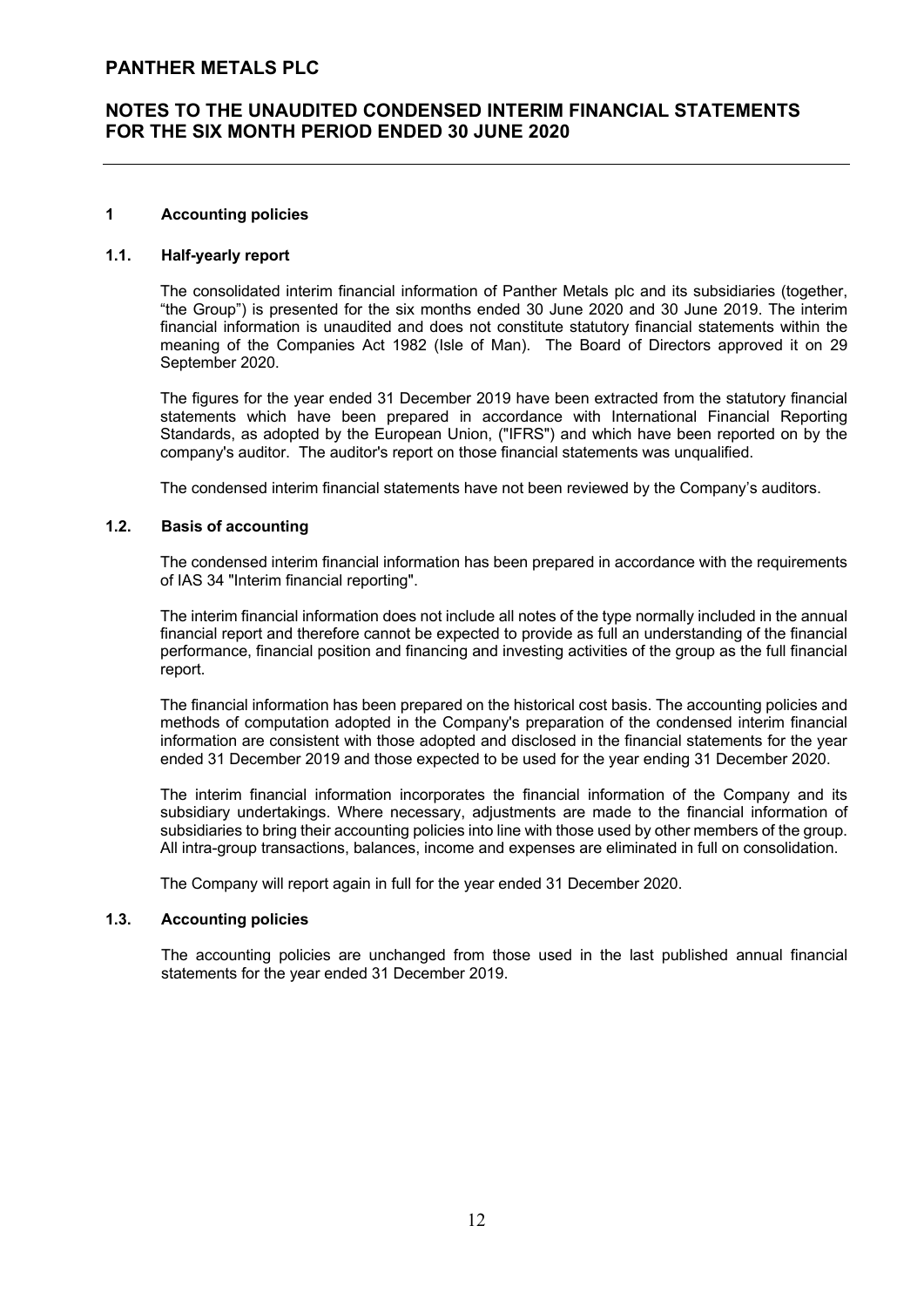## **2 Loss per share**

The basic loss per share for the interim period to 30 June 2020 is 0.79p (2019: - loss 0.003p) and has been calculated by dividing the loss for the period by the weighted average number of ordinary shares in issue of 47,896,267 (2019: 578,688,700 rebased following the share consolidation to 28,934,435).

Shares issued in the period to 30 June 2020 are detailed in note 3.

There are 18,450,159 potentially issuable shares which relate to share options issued to Directors and professional advisers under option (see note 4) and warrants issued as part of various placings of the Company shares. The weighted average number of potential ordinary shares in issue is 66,346,425 (2019: 603,688,700 rebased following the share consolidation to 30,184,435). Due to the losses for the period the diluted loss per share is anti-dilutive and therefore has been kept the same as the basic loss per share of 0.79p per share.

#### **3 Share capital**

On 14 November 2019 the Company passed a resolution consolidating every 20 old ordinary shares ("Old Ordinary Shares") into one new ordinary share ("Ordinary Shares") (the "Share Consolidation"), resulting in 33,513,302 Ordinary Shares being in issue, at that time.

The table below presents the number of Old Ordinary Shares before the Share Consolidation and the new Ordinary Shares after for each equity transactions that occurred in the year ended 31 December 2019 and interim period to 30 June 2020. Post the Share Consolidation only the new Ordinary Shares are shown for equity transactions. **Number of** 

|                                                                                                                                                  | <b>Number of</b><br>new<br>Ordinary<br>shares<br>No       | <b>Number of</b><br>Old<br>Ordinary<br>shares<br>No                | <b>Share</b><br><b>Capital</b><br>£                |
|--------------------------------------------------------------------------------------------------------------------------------------------------|-----------------------------------------------------------|--------------------------------------------------------------------|----------------------------------------------------|
| Allotted, issued and fully paid:<br>As at 1 January 2019                                                                                         | 25,830,250                                                | 516,605,000                                                        | 1,184,331                                          |
| Share issue on 18 March 2019<br>Share issue on 9 May 2019<br>Share issue on 22 May 2019<br>Share issue on 22 July 2019<br>As at 31 December 2019 | 4,957,563<br>500,000<br>58,823<br>2,166,666<br>33,513,302 | 99,151,250<br>10,000,000<br>1,176,470<br>43,333,332<br>670,266,053 | 545,332<br>90,761<br>7,647<br>130,000<br>1,958,071 |
|                                                                                                                                                  |                                                           |                                                                    |                                                    |
| As at 1 January 2020                                                                                                                             | 33,513,302                                                |                                                                    | 1,958,071                                          |
| Placing on 9 January 2020<br>Share issue to Australian Consultants<br>Shares issued upon exercising warrants                                     | 13,716,666<br>1,500,000<br>166,666                        |                                                                    | 823,000<br>90,000<br>11,917                        |
| As at 30 June 2020                                                                                                                               | 48,896,634                                                |                                                                    | 2,882,988                                          |

On 15 March 2019 the Company acquired Panther Metals Pty Ltd through the issue and in-specie distribution of 99,151,250 new fully paid shares. The market price of the shares at that time was 0.55 pence totalling £545,332.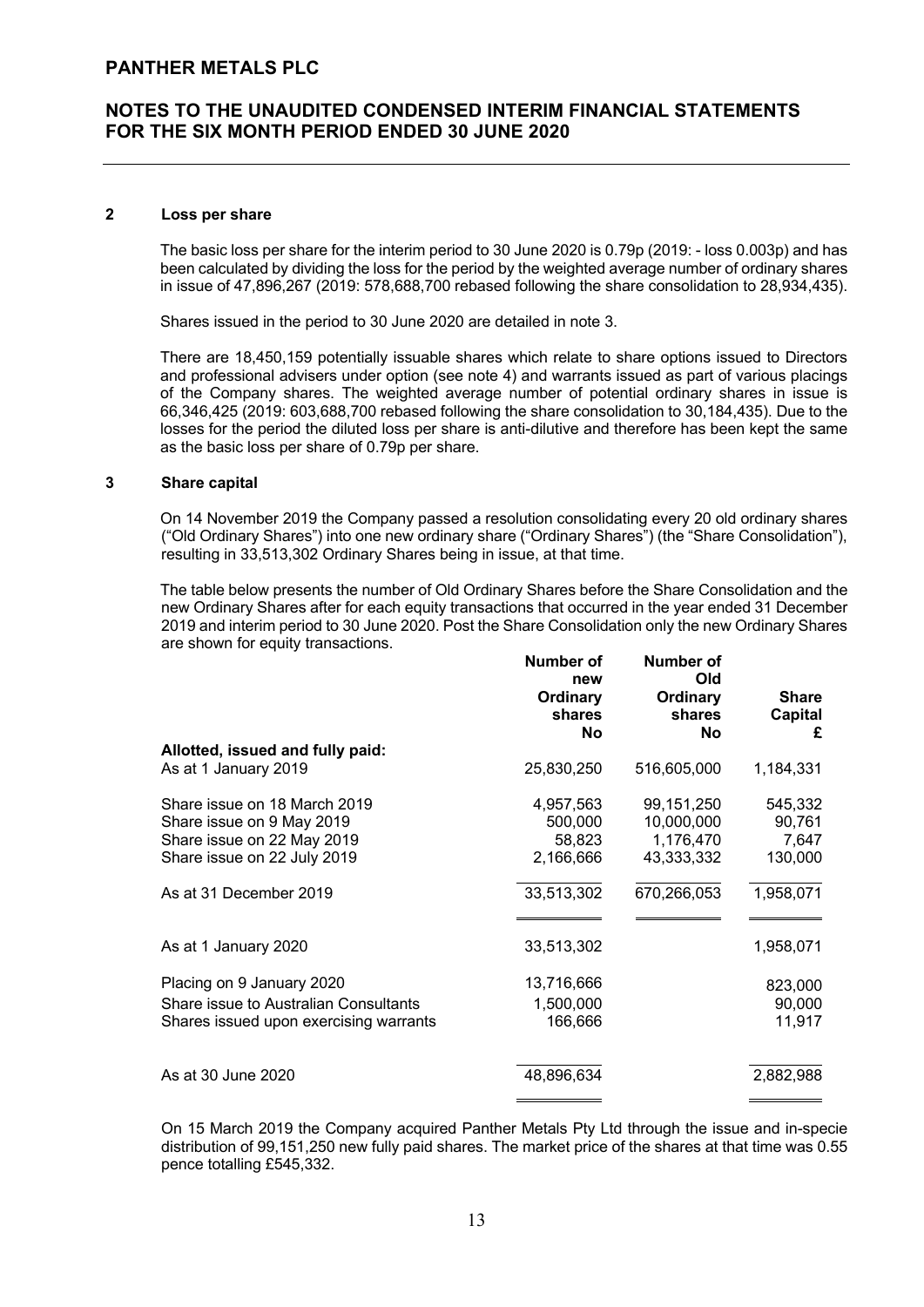# **NOTES TO THE UNAUDITED CONDENSED INTERIM FINANCIAL STATEMENTS FOR THE SIX MONTH PERIOD ENDED 30 JUNE 2020**

## **3. Share Capital (continued)**

On 9 May 2019 two Directors of the Company converted 5,000,000 0.2 pence options for a cash consideration of £20,000 under the share option scheme announced on 15 February 2018.

On 22 May 2019, Panther Metals (Canada) Ltd acquired additional mining claims covering ground immediately to the north of the company's Big Bear asset in Ontario, Canada. Part of the consideration for these mining claims was \$10,000 of Company shares at the market price prevailing at that time. 1,176,470 shares were issue totalling £7,647.

On 22 July the Company issued 43,333,332 Old Ordinary Shares at a price of 0.3 pence per share in connection with a placing raising £130,000.

On 9 January 2020 the Company raised £823,000 (before expenses) following the placing of 13,716,666 Ordinary Shares at a price of 6 pence per share on the Main Market of the London Stock Exchange. A further 1,500,000 Ordinary Shares were issued to Australian consultants in connection with the acquisition of Panther Metals Pty Limited at Admission.

On 19 June 2020 the Company announced that it has received notice of exercise of 166,666 Subscription Warrants to acquire 166,666 shares of no par value at a price of 6p per share for a cash consideration of £10,000. The admission of those shares took place on 25 June 2020. Following admission the enlarged share capital consisted of 48,896,634 Ordinary Shares.

## **4 Share based payment transactions**

#### *Equity settled share based payments*

The Share Consolidation had the effect of rebasing both the number of share options and warrants in issue at 31 December 2019 and the exercise prices as detailed below. This table also includes the Placing Warrants and Bookrunner Warrants issued on 9 January 2020, after the Share Consolidation:

|                         | Number of<br>options<br>no | <b>Weighted average</b><br>exercise price<br>(pence) | <b>Rebased</b><br>number of<br>options<br>no | <b>Rebased Weighted</b><br>average exercise<br>price<br>(pence) |
|-------------------------|----------------------------|------------------------------------------------------|----------------------------------------------|-----------------------------------------------------------------|
| <b>Share Options</b>    |                            |                                                      |                                              |                                                                 |
| May 2018                | 10,000,000                 | 0.2                                                  | 500,000                                      | 4                                                               |
| Bonus options           | 10,000,000                 | 0.5                                                  | 500,000                                      | 10                                                              |
| September 2018          | 5,000,000                  | 0.3                                                  | 250,000                                      | 6                                                               |
|                         | 25,000,000                 | 0.3                                                  | 1,250,000                                    | 7                                                               |
| <b>Warrants</b>         |                            |                                                      |                                              |                                                                 |
| Subscription warrants   | 43,333,332                 | 0.3                                                  | 2,166,666                                    | 6                                                               |
| <b>Placing warrants</b> | n/a                        | n/a                                                  | 13,716,666                                   | 12                                                              |
| Bookrunner warrants     | n/a                        | n/a                                                  | 1,483,492                                    | 6                                                               |
|                         | 43,333,332                 | 0.3                                                  | 17,366,824                                   | 11                                                              |
|                         |                            |                                                      |                                              |                                                                 |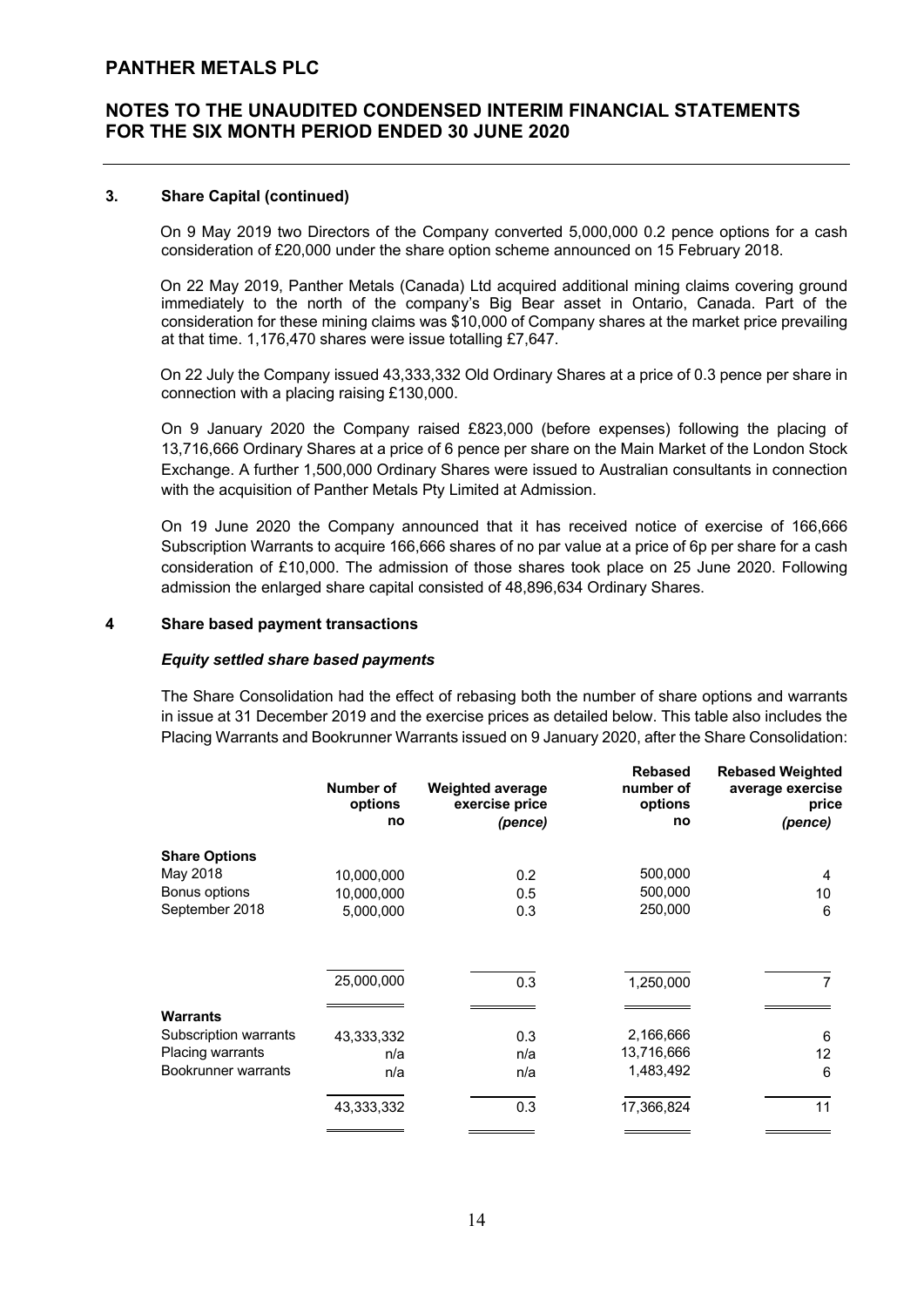## **4. Share based payment transactions (continued)**

On 22 July 2019 the Company issued 43,333,332 warrants ("Subscription Warrants") in connection with a fundraising to acquire Old Ordinary Shares, such warrants being exercisable at a price of 0.3 pence per Old Ordinary Shares, vest immediately and are exercisable at any time up to 22 July 2021. These warrants were rebased to 2,166,666 warrants exercisable at a price of 6 pence per share.

On 9 January 2020 following the Placing and Admission to the Main Market of the London Stock Exchange a total of 1,483,492 warrants were issued to the Company's brokers ("Bookrunner Warrants") vest immediately and exercisable at a price of 6 pence per Ordinary Share at any time until 9 January 2022 and a total of 13,716,666 warrants ("Placing Warrants") were issued to participants in the Placing on a one for one basis. The Placing Warrants vest immediately, are exercisable at a price of 12 pence per Ordinary Share and at any time until 9 January 2022.

## **Options issued, cancelled and outstanding at 30 June 2020**

|                              | At 1<br>January<br>2020<br>No of<br>options | <i>Issued</i> | <b>Forfeited</b> | <b>Exercised</b> | At<br>30 June<br>2020<br>No of<br>options | Weighted<br>average<br>exercise<br>price<br>(pence) |
|------------------------------|---------------------------------------------|---------------|------------------|------------------|-------------------------------------------|-----------------------------------------------------|
|                              |                                             |               |                  |                  |                                           |                                                     |
| May 2018                     | 500,000                                     |               |                  |                  | 500,000                                   | $\overline{4}$                                      |
| Bonus options                | 500,000                                     |               |                  |                  | 500,000                                   | 10                                                  |
| September 2018               | 250,000                                     |               |                  |                  | 250,000                                   | 6                                                   |
| <b>Subscription Warrants</b> | 2,166,666                                   |               |                  | (166, 666)       | 2,000,000                                 | 6                                                   |
| <b>Bookrunner Warrants</b>   |                                             | 1,483,492     |                  |                  | 1,483,492                                 | 6                                                   |
| <b>Placing Warrants</b>      |                                             | 13,716,666    |                  |                  | 13,716,666                                | 12                                                  |
|                              |                                             |               |                  |                  |                                           |                                                     |
|                              | 3,416,666                                   | 15.200.158    |                  | (166, 666)       | 18,450,158                                | 10                                                  |

## **Options and warrants outstanding and exercisable at the interim period end**

|                              | No of<br>options,<br>vested and<br>exercisable | <b>Exercise</b><br>price | Weighted<br>average<br>contractual<br>life<br>(years) | <b>Expiry date</b> |
|------------------------------|------------------------------------------------|--------------------------|-------------------------------------------------------|--------------------|
| May 2018                     | 500,000                                        | 4                        | 0.86                                                  | 10 May 2021        |
| Bonus options                | 500,000                                        | 10                       | 0.86                                                  | 10 May 2021        |
| September 2018               | 250,000                                        | 6                        | 0.22                                                  | 17 Sept 2020       |
| <b>Subscription Warrants</b> | 2,000,000                                      | 6                        | 2.06                                                  | 22 July 2022       |
| <b>Bookrunner Warrants</b>   | 1,483,492                                      | 6                        | 1.50                                                  | 9 January 2022     |
| <b>Placing Warrants</b>      | 13,716,666                                     | 12                       | 1.50                                                  | 9 January 2022     |

A Black-Scholes model has been used to determine the fair value of the share options and warrants on the date of grant. The model assesses a number of factors in calculating the fair value. These include the market price on the date of grant, the exercise price of the share options, the expected share price volatility of the Company's share price, the expected life of the options, the risk-free rate of interest and the expected level of dividends in future periods.